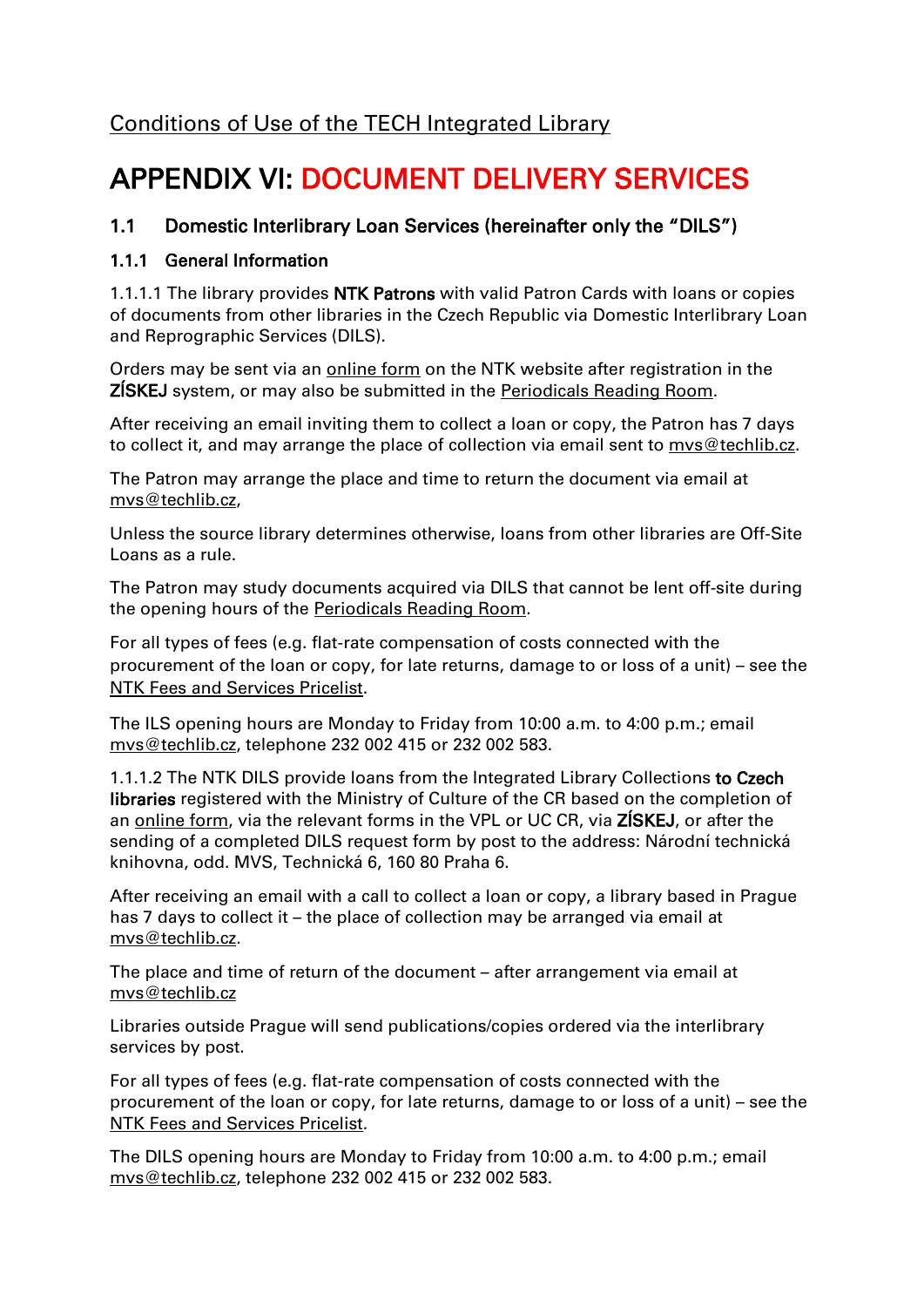1.1.1.3 UCT Prague staff may request DILS via email at [mvs@vscht.cz,](mailto:mvs@vscht.cz) via the [online](https://www.chemtk.cz/en/83034-interlibrary-loan-order-for-uct-prague-users) [form](https://www.chemtk.cz/en/83034-interlibrary-loan-order-for-uct-prague-users) on the website, or by calling 232 002 571. One prerequisite for the provision of the DILS Patron Privileges for the loan of a document from another library to a UCT Prague staff member, is their registration in the IL registration database, and that they are in patron category AV – see the [Services Differentiation Principles,](/default/files/download/id/86908/) and the recording of the loan in the library lending system. The Patron will arrange the place and time of collection and return of the document via email at the same address.

1.1.1.4 IOCB Prague staff may request DILS via email at [mvs@uochb.cas.cz,](mailto:mvs@uochb.cas.cz) via the [online](https://www.chemtk.cz/en/83033-interlibrary-load-order-for-iocb-prague-users) form on the website or by calling 232 002 434. One prerequisite for provision of the ILS Patron Privileges for the loan of a document from another library to an IOCB Prague staff member is their registration in the IL Patron Database, and that they are in patron category AU – see the [Services Differentiation Principles,](/default/files/download/id/86908/) and the recording of the loan in the library system. The Patron will arrange the place and time of collection and return of the document via email at the same address.

# 1.1.2 Rules for DILS from the NTK Collections

1.1.2.1 As regards the use of DILS, the library or organization that requested the loan for its Patron is responsible for the fulfilment of the obligations of that Patron. It has an obligation to comply with generally binding legislation on interlibrary services (implementing decree of the Act on Libraries) and the relevant directives and instructions of the Integrated Library. The library or organization that requested a loan for its Patron has an obligation to compensate any damage caused by its Patron to the document owner (NTK, UCT Prague or IOCB Prague).

1.1.2.3 Some documents cannot be lent in this way and are indicated in the [Lending](/default/files/download/id/86916)  [Rules,](/default/files/download/id/86916) paragraph 1.1.2 – this also applies for eBook readers, tablets, and the supplementary range.

1.1.2.4 The Integrated Library Collections DILS Loan Period is set at 35 days, and if the document has not been reserved, the loan may be extended a maximum of four times upon agreement (using the address mys@techlib.cz).

# 1.1.3 Rules for DILS from Other Library Collections

1.1.3.1 Upon the request of an IL Patron, the library will mediate the loan of a Library Item from a different library in the CR if the desired unit is not in the Integrated Library Collections or if it is unavailable for a long time. The conditions for the loan of Library Items from the collections of libraries in the CR are determined by the source libraries.

1.1.3.2 The Loan Periods for loans from the collections of other libraries are determined by the source libraries. A Patron may request an renewal to the Loan Period for a Library Item via email

or by telephone [\(mvs@techlib.cz,](mailto:mvs@techlib.cz) telephone 232 002 415 or 232 002 583) at least two days before its expiration, while the decision is made by the source library.

1.1.3.3 If the Patron fails to comply with the Loan Period, they will be charged a late fee for each day and each volume – see the [NTK Fees and Services Pricelist](/default/files/download/id/4618/) – and other fees that the source library charges in connection with the late return. At the same time, all IL services tied to their Patron Account will be halted, including access to eResources. The patron account will be unblocked after the document is returned and all liabilities settled.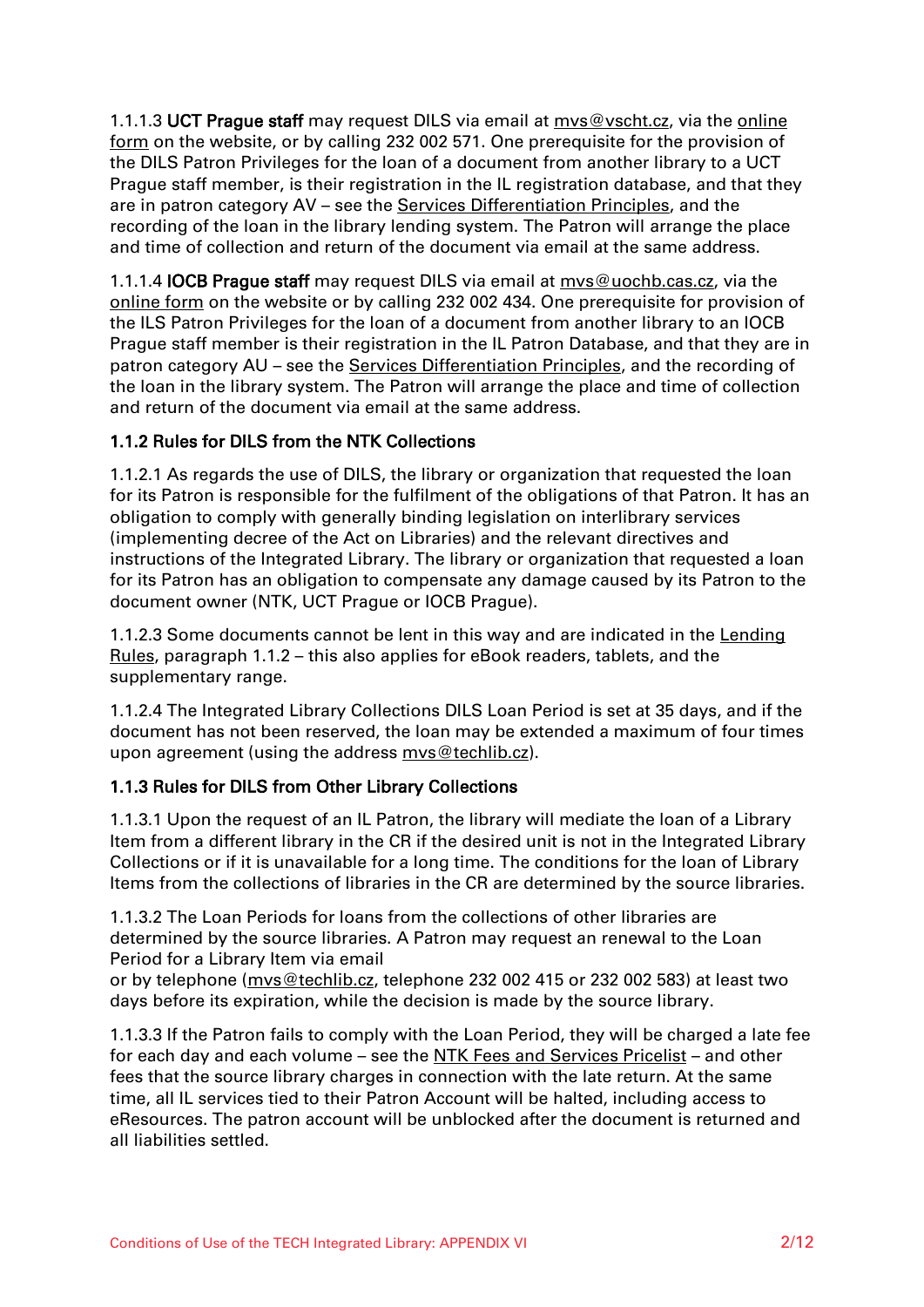1.1.3.4 In the event of loss or damage of a Library Item, the source library will decide on the method of compensation. The Patron shall pay both the costs that the source library incurs in connection with the loss or damage of the Library Item, and also a contractual late fee in case of notification of the loss of a Library Item after the expiration of the Loan Period.

1.1.3.5 Until the compensation of the loss and the settlement of all the liabilities of the Patron, the library retains the right to halt the provision of all services to the Patron, including access to eResources.

1.1.3.6 Failure to collect loans or copies ordered via DILS without justification is considered to be misuse of the service and may be a sufficient reason for refusal to provide additional DILS services.

1.1.3.7 Repeated failure to comply with the terms and conditions of the ILS by the Patron may lead to restrictions on this type of service.

# 1.2 International Interlibrary Loan Services (hereinafter only the "IILS")

#### 1.2.1 General Information

1.2.1.1 The NTK will only procure from foreign libraries and institutions loans or copies of documents not available in the Czech Republic.

1.2.1.2 The conditions for the loan of Library Items from the collections of foreign libraries are determined by the source libraries.

1.2.1.3 One prerequisite for the provision of the IILS service, the result of which is the loan/delivery of a document from a foreign library, is the registration of the applicant in the IL Patron Database. Higher education students are recommended to request their faculty library for mediation of the IILS.

1.2.1.4 The IILS is fee-based – see the [NTK Fees and Services Pricelist.](/default/files/download/id/4618/)

#### 1.2.2 IILS Rules

Orders can be sent via the [online form](/en/83429) on the NTK website, or via a prepaid VPL user account.

The IILS service is provided on business days from 10:00 a.m. to 4:00 p.m.

Place and time for collecting and returning a document: upon agreement via email at mms@techlib.cz.

Consultation in person takes place at the information desk on Floor 4.

IILS services are not provided by post to Patrons who are resident in Prague, or Patrons with extended rights located in Prague – see the [Services Differentiation](/default/files/download/id/86908/)  [Principles.](/default/files/download/id/86908/) Patrons may request information via email at [mms@techlib.cz](mailto:mms@techlib.cz) or by calling 232 002 494 or 232 002 524.

#### UCT Prague

UCT Prague staff may request the IILS service via email at [mvs@vscht.cz](mailto:mvs@vscht.cz) or via the online [form on the website.](https://www.chemtk.cz/en/83034-interlibrary-loan-order-for-uct-prague-users) You can get additional information by calling 232 002 571 or via email at [mvs@vscht.cz.](mailto:mvs@vscht.cz)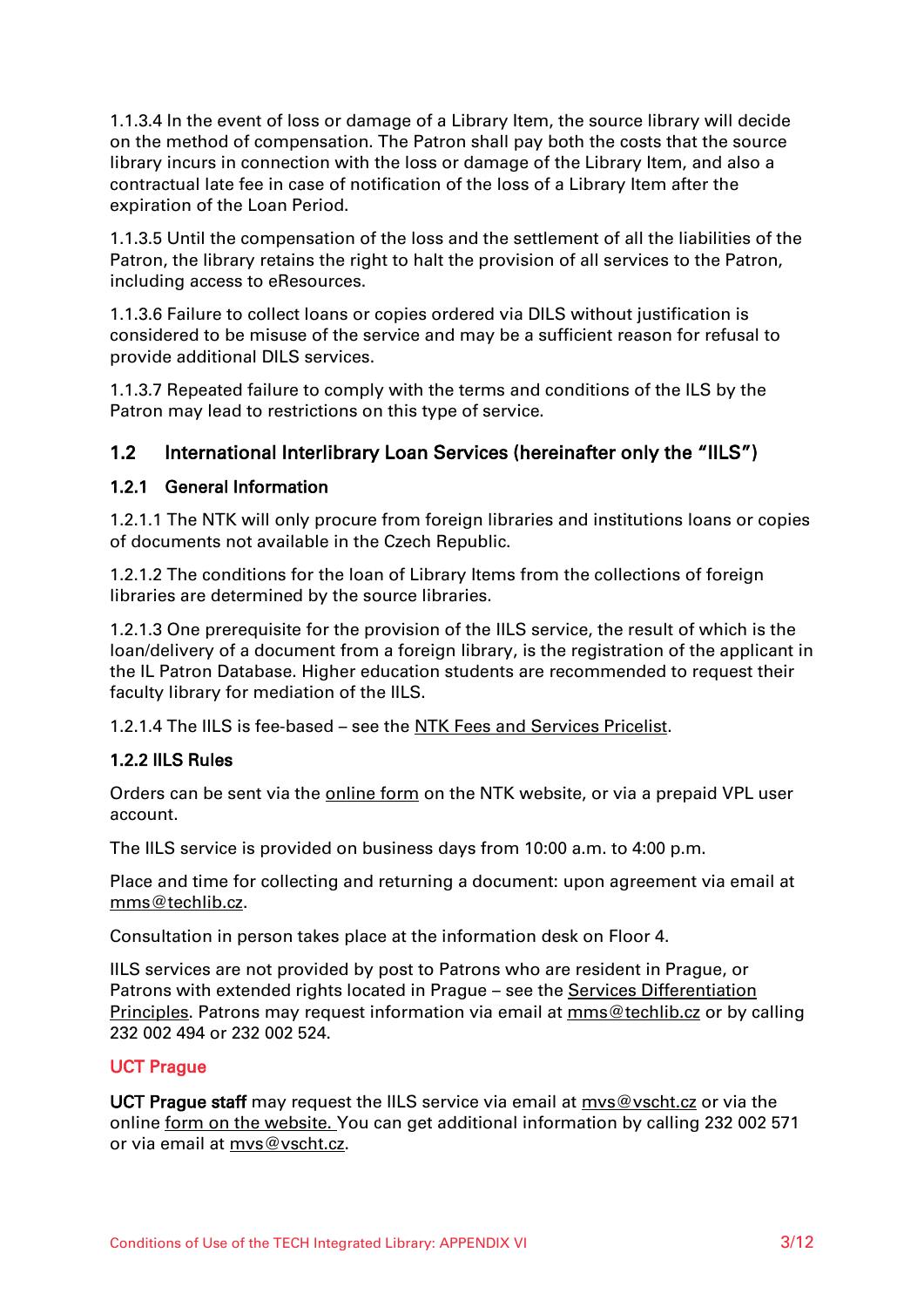One prerequisite for the provision of the IILS service, the result of which is the loan of a document from a foreign library to an UCT Prague staff member, is the registration of the applicant in the IL Patron Database in the patron category AV – see the [Services](/default/files/download/id/86908/)  [Differentiation Principles,](/default/files/download/id/86908/) and the recording of the loan in the library system.

UCT Prague students can request the IILS service via email at [mvs@vscht.cz](mailto:mvs@vscht.cz) or via the online [form on the website.](https://www.chemtk.cz/en/83034-interlibrary-loan-order-for-uct-prague-users) Additional information is available by calling 232 002 571 or via email at [mvs@vscht.cz.](mailto:mvs@vscht.cz)

One prerequisite for the provision of the IILS authorized service, the result of which is the loan of a document from a foreign library to an UCT Prague student, is the registration of the applicant in the IL Patron Database in the patron categories BV to GV – see the [Services Differentiation Principles,](/default/files/download/id/86908/) the recording of the loan in the library system, the use of the material for study purposes only, and the consent of their tutor. The Patron can arrange the collection and return place and time via email at [mvs@vscht.cz,](mailto:mvs@vscht.cz) or by calling 232 002 571.

# IOCB Prague

IOCB Prague staff may request the IILS service via email at [mvs@uochb.cas.cz](mailto:mvs@uochb.cas.cz) or via the online [form on the website.](https://www.chemtk.cz/en/83033-interlibrary-load-order-for-iocb-prague-users) Additional information is available by calling 232 002 434 or via email at mys@uochb.cas.cz.

One prerequisite for the provision of the IILS authorized service, the result of which is the loan of a document from a foreign library to a IOCB Prague staff member, is their registration in the IL Patron Database in the patron category AU – see the Services [Differentiation Principles,](/default/files/download/id/86908/) and the recording of the loan in the library system. The Patron can arrange the collection and return place and time via email at [mvs@uochb.cas.cz,](mailto:mvs@uochb.cas.cz) or by calling 232 002 434.

1.2.2.1 Extending a Loan – A Patron may request renewal of a Loan Period no later than 5 days before it expires, while the foreign library will decide on such renewal. Loans are as a rule off-site unless the foreign library determines otherwise. The Patron may study documents acquired via the IILS that cannot be borrowed off-site during the [Periodicals Reading Room](/en/82969-periodicals-reading-room) opening hours.

# 1.2.3 IILS Rules

Patrons using IILS service shall comply with generally binding legislation on interlibrary services (implementing decree to the Act on Libraries) and the relevant NTK directives and instructions. In the event of loss or damage of a Library Item, the source library will decide on the method of compensation. The Patron shall pay both all the costs that the source library incurs in connection with the loss of or damage to the Library Item, and also a contractual late fee in the case of notification of the loss of a Library Item after the expiration of the Loan Period. Until the compensation of the loss and the settlement of all the liabilities of the Patron, NTK retains the right to halt the provision of all services to the Patron, including access to eResources. Repeated failure to comply with the terms and conditions of the IILS by a registered Patron may lead to restrictions on this type of service.

# 1.3 Virtual Polytechnical library (hereinafter only the "VPL")

# 1.3.1 General Information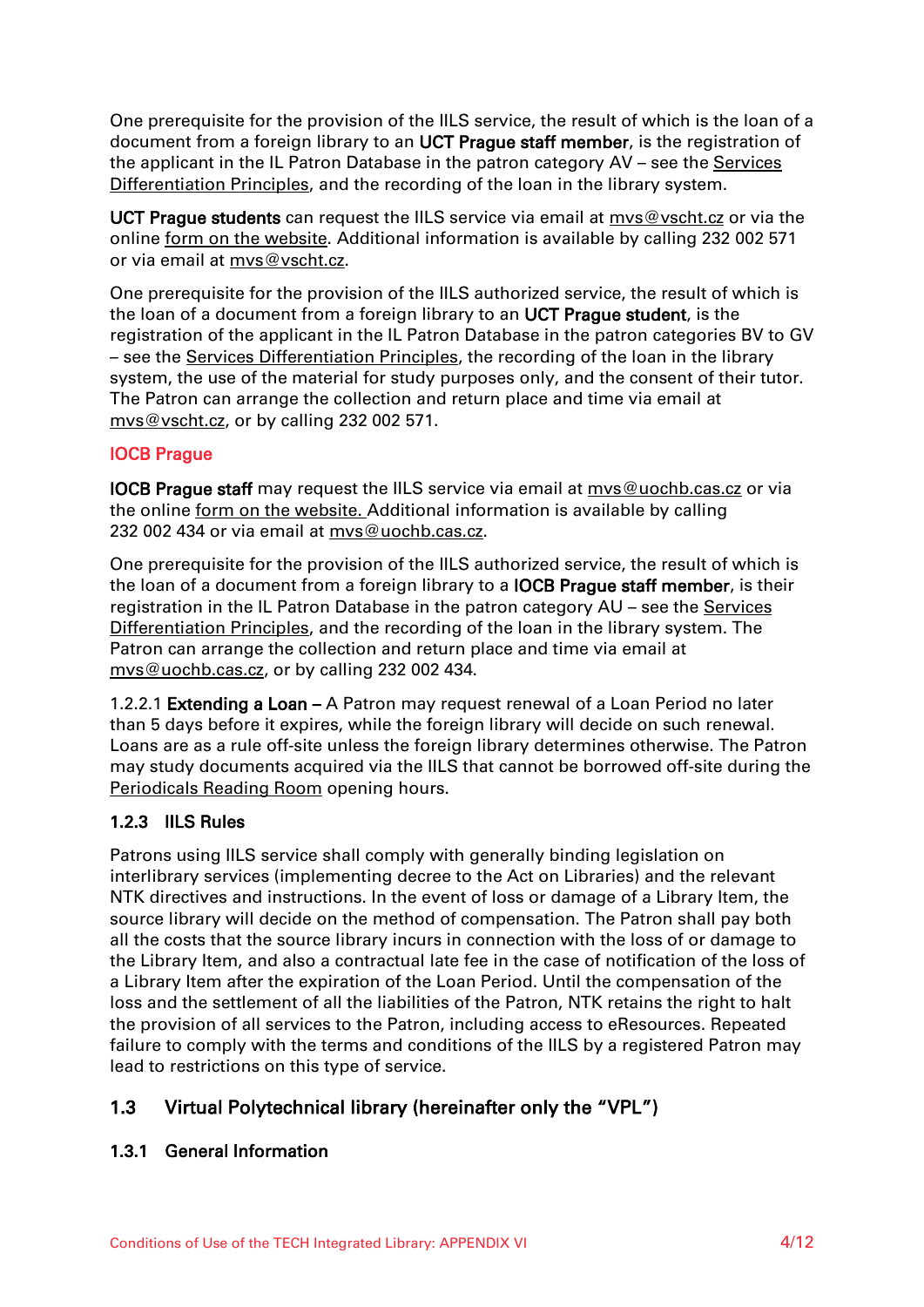1.3.1.1 The VPL is a system for the delivery of documents developed and managed by NTK together with contractually bound libraries for the purpose of providing joint services from their collections. NTK is the VPL Service Center (hereinafter only the "VPL SC") and is authorized to conclude contracts with users of VPL services. In this part of the Conditions of Use of the TECH Integrated Library, NTK means the VPL Service Center, and a subject using the VPL is a user of the Document Delivery Service (hereinafter the "DDS").

# 1.3.2 User and User Account

1.3.2.1 An Integrated Library Patron is authorized to use the services provided via the VPL. They gain the right to use these services through the conclusion of a Directory Use Contract. This contract is posted on the website of the [VPL](/en/2879-virtual-polytechnical-library-vpk) service (see the [contract for natural persons](/default/files/download/id/4639/vpk-smlouva-pro-fyzicke-osoby.pdf) and the [contract for legal persons](/default/files/download/id/4640/vpk-smlouva-pro-pravnicke-osoby.pdf) - Czech only). The text may be delivered via email or by post upon request; the printed form of the contract is also available from the NTK Registration Desk.

1.3.2.2 Two completed and signed copies of the Directory Use Contract are required for the conclusion of a contract. After their account is set up in the VPL SC, one copy of the contract signed by the authorized representative of NTK is returned to the DDS user; a DDS system user receives an account identification number, access name, password and the [VPL Conditions](/files/download/id/84755/knihovni-rad-a-cenik-sluzeb-vpk.pdf) of Use (Czech only). If a DDS user sets up their VPL User Account by post, these materials are sent to them as 'delivery to the addressee only'.

1.3.2.3 A patron account refers to a password-protected space (directory) on the NTK WWW server, set up based on a contract between NTK and the user (*inter alia* for the copyright protection of Library Items and to protect the user when accessing the results). This directory is only available after entering the user's access password. The patron account homepage contains an overview of the provided services, information about the current balance on the Financial Account, and a link to an overview of the billing for already provided services.

1.3.2.4 A VPL user account may only be used by the DDS user who requested it. One DDS user may only have one user VPL user account.

1.3.2.5 After setting up the patron account, the user will deposit on their Financial Account an amount in CZK from which the fee for setting up the VPL user account will be deducted – see the [VPL Service Fees](file:///C:/files/download/id/84764/cenik-sluzeb-vpk.pdf) (Czech Only). They will then be able to use the services provided via their account in the document delivery system.

1.3.2.6 Money can be credited to the account as follows:

- by bank transfer to the NTK current account at the Czech National Bank in Prague, account number 10006-8032031/0710, variable symbol 67 + the number of the user account; for payments from abroad it is also necessary to indicate the IBAN: CZ26 0710 0100 0600 0803 2031;
- in person at the NTK Cash Office, ground floor of the NTK building (library) cash only;
- by a transfer order based on an invoice;

1.3.2.7 The services provided via the VPL user accounts are as a rule ordered from the VPL user account via an online form and paid for from the balance on the VPL user account.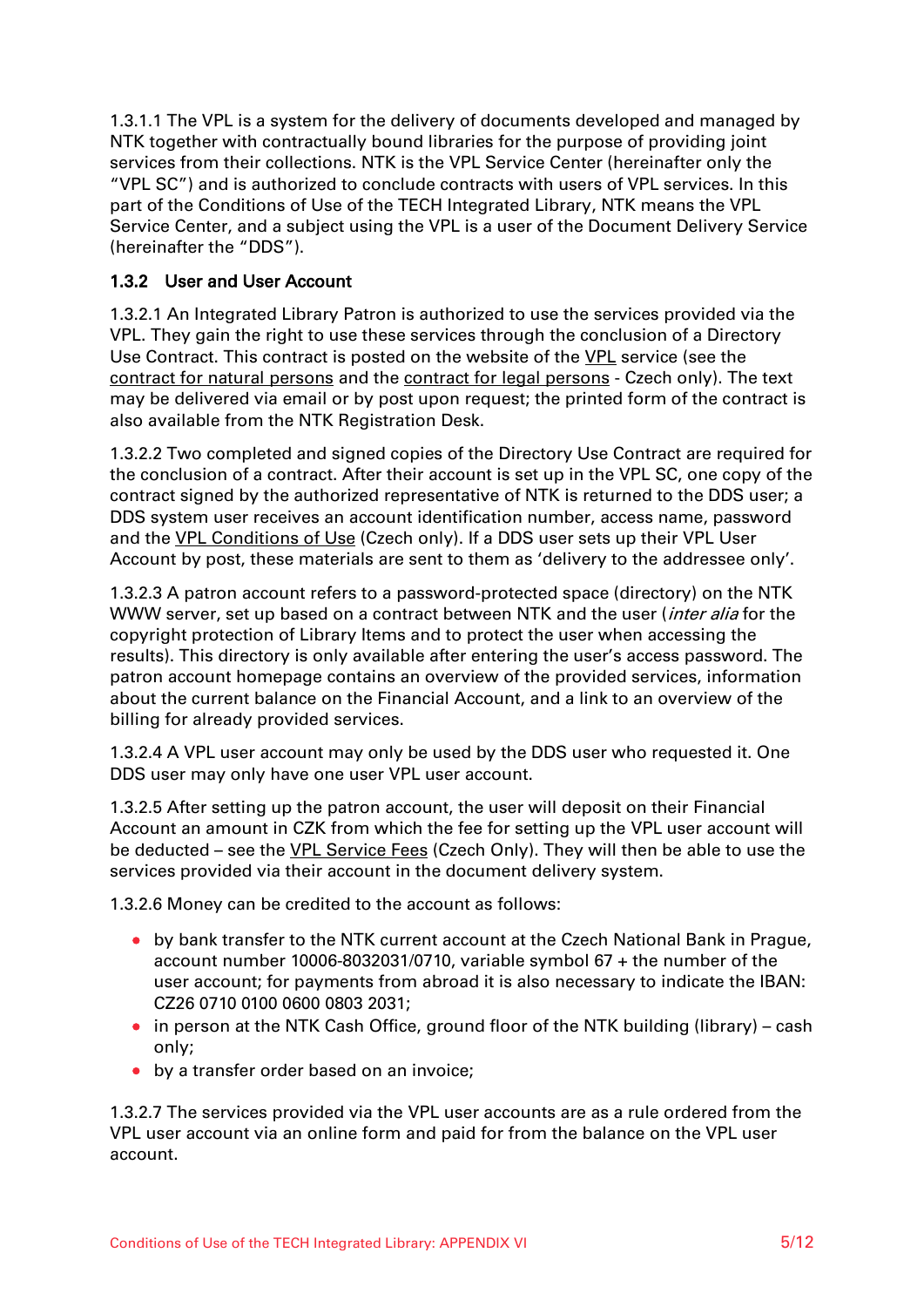1.3.2.8 The DDS user may use all the data acquired in this way only for their own needs and in accordance with Act No. 121/2000 Coll., on Copyright, on Rights Associated with Copyright and on amendment to other laws (Copyright Act) and in the relevant licensing agreement.

1.3.2.9 After the provision of the requested service, the set fee is automatically deducted from the financial account – see the [VPL Service Fees](/files/download/id/84764/cenik-sluzeb-vpk.pdf) (Czech Only); the user will receive information about payments on their VPL user account homepage. If there are insufficient funds on the Financial Account, the provision of fee-based services will be automatically halted.

# 1.3.3 Offer of VPL Document Delivery System Services

# 1.3.3.1Copies Delivered Electronically

Via the online form accessible from their VPL user account, a DDS user may order copies of documents in a standard PDF format from the VPL Aggregated Catalog (hereinafter the "VPL AC") or from the collections of the cooperating libraries. Information and instructions for use of these services are provided in the contract and in the VPL [Conditions](file:///C:/files/download/id/84755/knihovni-rad-a-cenik-sluzeb-vpk.pdf) of Use (Czech only).

# 1.3.3.2 "Current Contents" Copies

Via the online form accessible from their user account, a DDS user may order copies of the content of each newly received issue of a selected periodical from the NTK collections or other cooperating library that provides this service. Copies delivered electronically are offered in a standard PDF format.

# 1.3.3.3 Reprographic Copies

Via the online form accessible from their VPL user account, a DDS user may order copies of documents located in the Integrated Library collections or in the collections of any cooperating library. The copies are sent to the user by the source library by post.

# 1.3.3.4 Loans and Copies from Abroad (IILS)

Via the online form accessible from their user account, a DDS user may submit a request for a loan or copy of a document located in the collections of libraries in the Czech Republic. The NTK will mediate the desired service from the collections of any foreign library or institution.

# 1.3.3.5 Domestic Interlibrary Loan Services (DILS)

Libraries that have an account with the VPL may submit DILS orders from the Integrated Library Collections (or from the collections of other participating libraries) via the online form in the VPL.

# 1.3.4 VPL and Integrated Library Services User

A VPL user does not have to be a NTK Patron as long as they do not order services tied to registration. Access to eResources and to other Integrated Library authorized services is however tied to the registration of the user in the NTK Patrons Registration Database.

# 1.3.4.1 NTK Rights and Obligations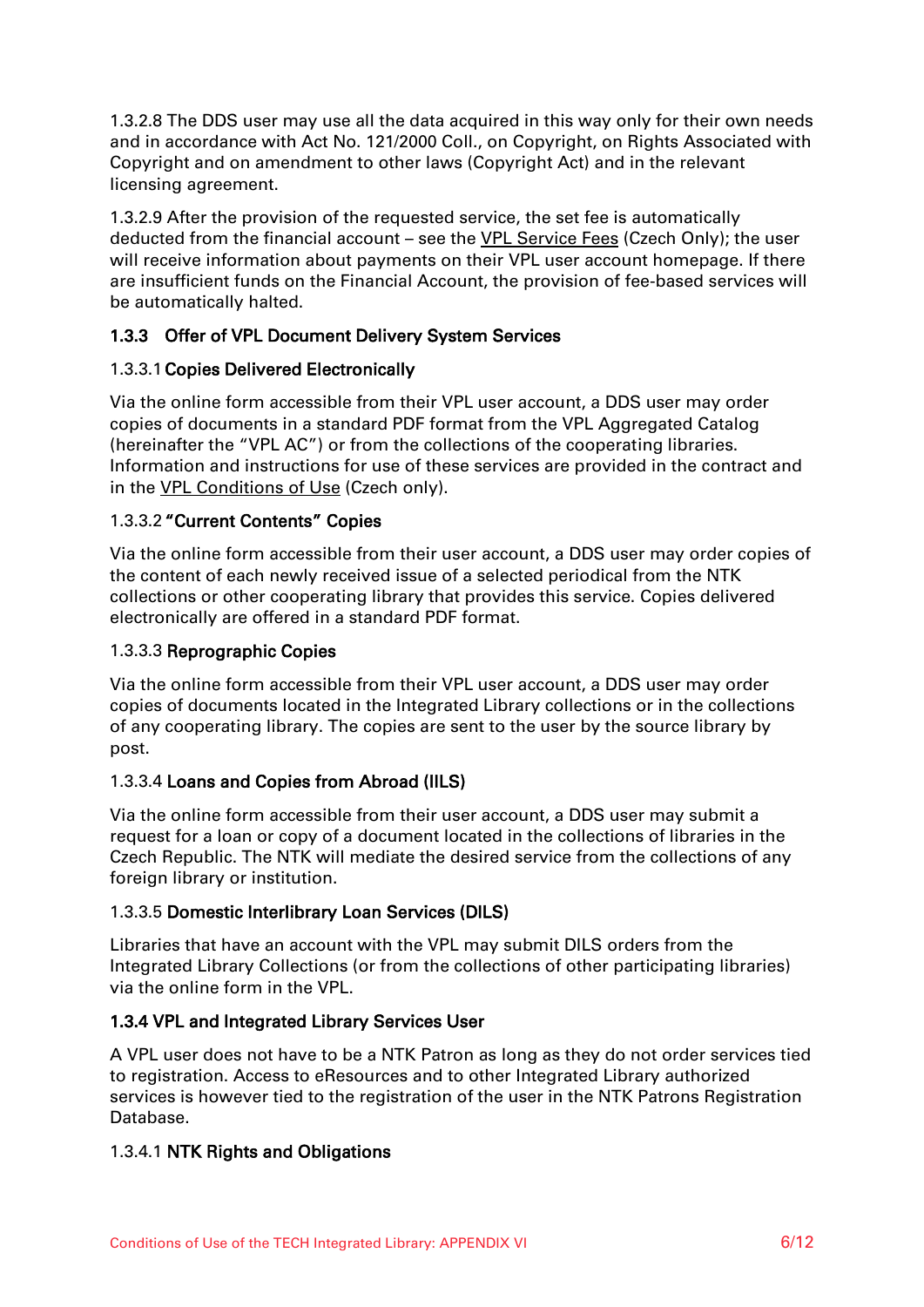1.3.4.1.1 The NTK will make reasonable efforts to provide a service within the set deadline. If a VPL participating library is unable to provide a service within the set deadline, it will inform the DDS user of this without delay by displaying this information on a page of their VPL user account in the "Overview of Entered Requests" section, including the serious reasons that prevent it from providing the ordered service. At the same time, it will ask the DDS user whether the order remains valid and for how long they will remain interested in the service. Detailed information about the settlement method and the usual delivery time is included in the [VPL Conditions](file:///C:/files/download/id/84755/knihovni-rad-a-cenik-sluzeb-vpk.pdf) of Use (Czech only).

1.3.4.1.2 If NTK has a reasonable suspicion of the misuse of an account or if a DDS user notifies a misuse themselves, NTK will take the appropriate steps to prevent further use of the VPL user account without delay.

1.3.4.1.3 If a DDS user fails to comply with the terms of the Directory Use Contract, NTK will not be liable for any financial loss to the DDS user and may revoke the DDS user's permission to use the services without any entitlement to compensation until compliance with the terms. NTK is in such cases entitled to seek compensation for the costs thus incurred (e.g. handling fee for account cancellation) and in serious cases may reject an application to reopen the account.

1.3.4.1.4 NTK shall, upon request and for a set fee, prepare an overview of the movements on the DDS user account for a specific period. Such overview will cover a one-year period; NTK shall provide older data upon request and for a set fee from its archives - see the [VPL Service Fees](file:///C:/files/download/id/84764/cenik-sluzeb-vpk.pdf) (Czech Only).

1.3.4.1.5 NTK shall cancel the account of a user within the agreed deadline, however no later than 10 days from the delivery of a written request from such DDS user. The VPL SC shall also return any balance on the account no later than 10 days by sending it to the address of the user indicated in the contract or, at their request, will send it to an account the user specifies. A handling fee for the cancellation of the VPL user account and the return of the balance will be charged according to the valid VPL Service Fees (Czech Only). Bank fees will also be added to the handling fee. These fees will be deducted from the balance on the account.

#### 1.3.4.2 DDS User Rights and Obligations

1.3.4.2.1 A DDS user is authorized to use their VPL user account under the terms arranged in the Directory Use Contract. The DDS user undertakes not to provide their VPL user account access password to any other person. If they violate this ban, they will be liable for all consequent damage.

1.3.4.2.2 A DDS user undertakes to dispose of any data acquired via the NTK services in accordance with the Copyright Act. The DDS user bears the sole liability for any violation of copyright, and is aware of all the possible consequences of such unlawful behavior.

All use of copies delivered via the VPL system is permissible only for non-commercial purposes, meaning exclusively for teaching, studying, or scientific purposes, and for the personal needs of the DDS user. The user may not shorten, modify, translate, or create works derived from the acquired data, delete, modify, or obscure copyright notices or other notes and reservations they contain; they also may not significantly or systematically copy, store, reproduce, distribute, or otherwise reproduce the data.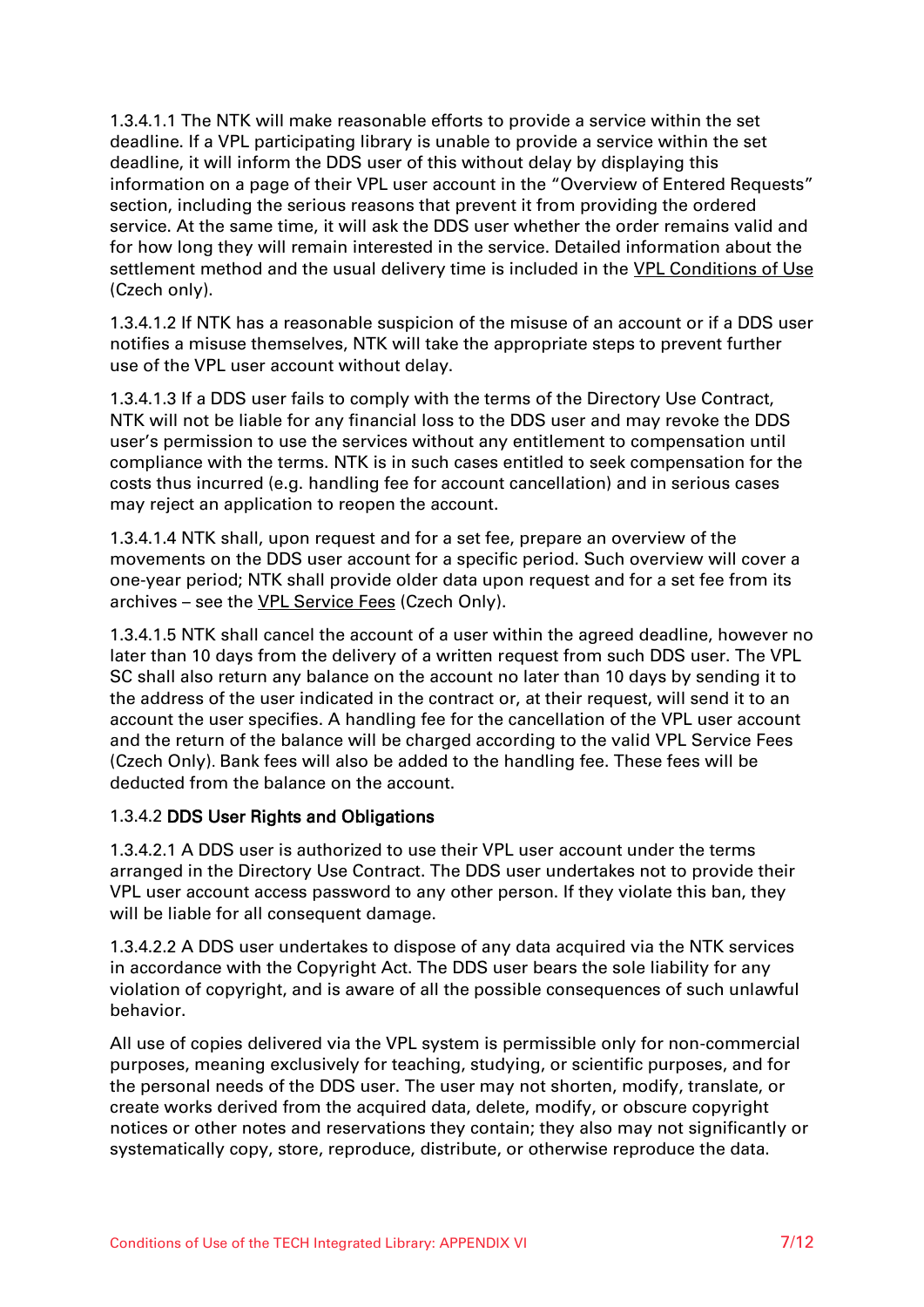The acquired data may not be transferred (directly or indirectly) for use by any feebased service or for any further distribution (irrespective of whether this is for-profit or non-profit, for a fee or free of charge).

1.3.4.2.3 A DDS user shall immediately report a suspicion of or any attempt to misuse their account.

1.3.4.2.4 Patrons shall address any complaints relating to the quality of a provided service, price, or time to process the order to the VPL SC [\(digi@techlib.cz\)](mailto:digi@techlib.cz). If the remedy is insufficient in terms of quality, scope, or time, NTK is obliged to refund the amount deducted for the claimed service from their financial account.

# 1.4 ZÍSKEJ

#### 1.4.1 General Provisions

ZÍSKEJ is a system for delivery of documents developed and managed by the National Library of Technology. It is based on cooperation among the Cooperating Institutions, which share their collections.

ZÍSKEJ mediates the Document Delivery Service from the collections of the libraries participating in ZÍSKEJ (Partners) to the end user of a Cooperating Institution (User).

The end user ("User"), for whom the service is provided, is always a natural person who is authorized to use the results of the service exclusively for their personal needs or for the needs of science, research, and development.

# 1.4.2 ZÍSKEJ Service Center

The NTK, or more precisely the ZÍSKEJ Service Center ("ZÍSKEJ SC"), is the administrator and operator of the ZÍSKEJ service, primarily providing the Document Delivery Service.

Other ZÍSKEJ SC functions include administration of the service, maintenance and administration of user accounts, supervision over service operation, generation of access data for administrators of Coopering Institutions, securing and operation of other related technologies and work, and provision of other services relating to ZÍSKEJ.

# 1.4.3 Connected Library

A Connected Library is a legal person that has a concluded with NTK a Contract for the Provision and Use of ZÍSKEJ Services, a Contract for the Personal Data Protection and their Processing and Storage in ZÍSKEJ, and has an allocated SIGLE. For the User, this library is the parent library, which requests the other library to provide the document.

A Connected Library shall:

- comply with the deadlines and prices determined through the ZÍSKEJ Operating Rules and the ZÍSKEJ Pricelist;
- secure the document a User has ordered from the collections of the libraries participating in ZISKEJ;
- in the event of problems, provide the User with necessary cooperation;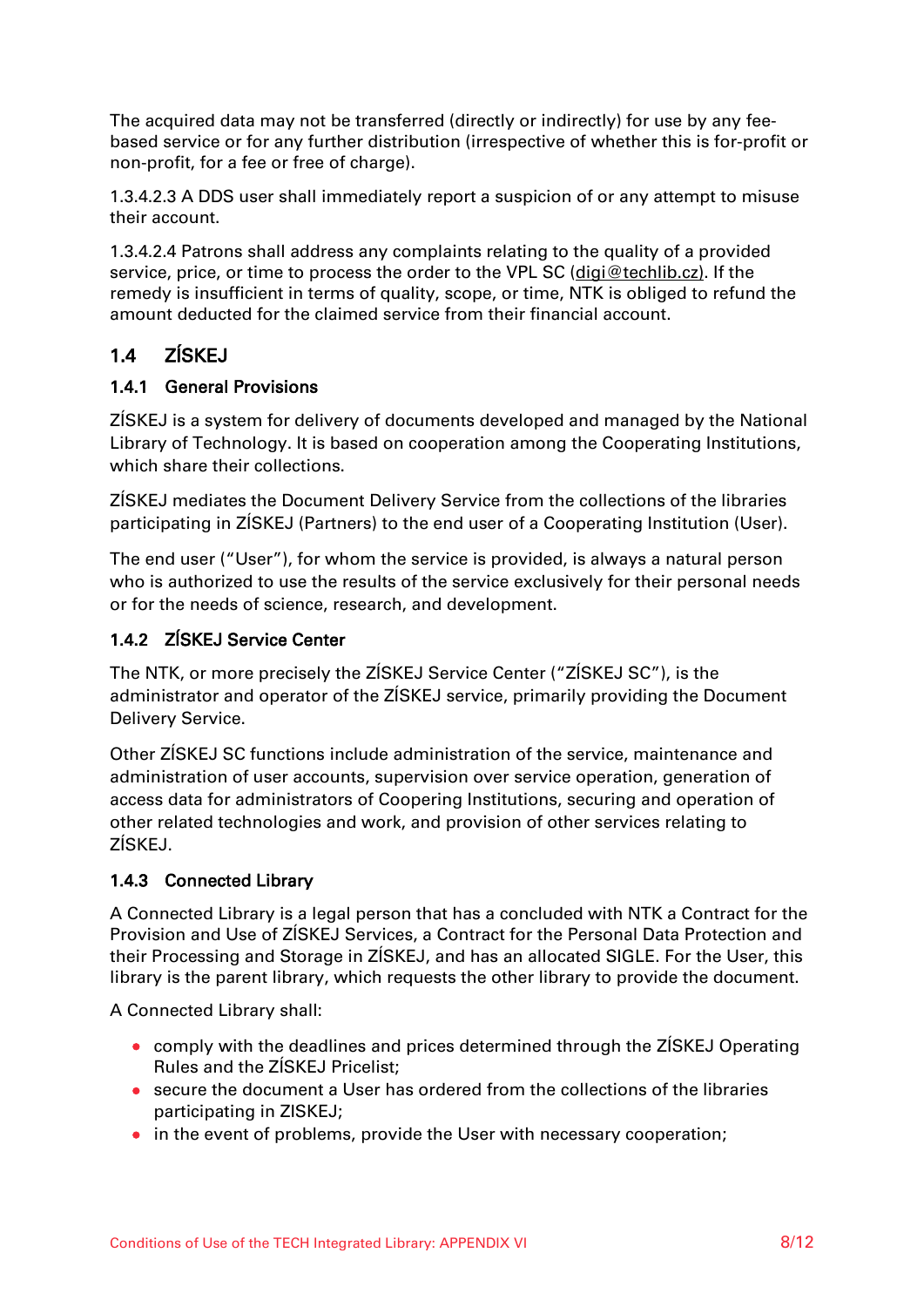- take responsibility for a loaned document for the duration of its loan (with the exception of the period when the document is held by Czech Post or another official carrier for the purpose of delivery);
- guarantee return of a loaned document in the appropriate condition and within the deadline required by the source library;
- be liable for damage to (or loss of) the document for which either it or its user are responsible;
- agree to provide financial compensation if the document is damaged, destroyed or lost. This liability does not apply to the transport of the document by Czech Post or another official carrier, unless personal collection and return of the document was agreed.

# 1.4.4 User in ZÍSKEJ

A User is a user of a Connected Library.

A natural person who is concurrently an NTK Patron may become a User on condition that they:

- undertake to comply with the [Contract for the Provision and Use of ZÍSKEJ](https://ziskej-info.techlib.cz/dokumentace/pro-reditele-knihoven/dokumenty)  [Services](https://ziskej-info.techlib.cz/dokumentace/pro-reditele-knihoven/dokumenty) (Czech only), the Conditions of Use of the TECH Integrated Library, Act No. 121/2000 Coll., on Copyright, on Rights Related to Copyright and on amendment to other laws (Copyright Act), the conditions of the Collective Agreement between NTK and DILIA in force and effective from 19 December 2019, and also the licensing arrangements with the publisher of the eResources;
- use the results exclusively for their personal needs or the needs of science, research, and development;
- will not shorten, modify, translate, or create works derived from the acquired data, delete, modify, or obscure copyright notices or other notes and reservations they contain; they also may not significantly or systematically copy, store, reproduce, distribute, or otherwise reproduce the data;
- will not transfer the acquired data for use by any fee-based service or for any further distribution.

If a User fails to comply with the contractual conditions, NTK will not bear any liability for potential financial losses of the Patron, and may prevent them from using the services. The NTK is in such cases authorized to seek compensation for the costs it incurs and, in serious cases, may reject a request for the restoration of an account.

In the event of repeated violations of contractual conditions, NTK is authorized to terminate a Contract for the Provision and Use of ZÍSKEJ Services.

A User may cancel a service ordered through ZÍSKEJ. They may also submit a complaint relating to a service implemented in violation of the conditions within 7 business days of provision.

A late fee will be charged for the late return of a borrowed document in accordance with the [ZÍSKEJ Pricelist](https://ziskej-info.techlib.cz/dokumentace/pro-reditele-knihoven/dokumenty/cenik-ziskej.pdf/view) (Czech only).

#### 1.4.5 Operation of the ZÍSKEJ Service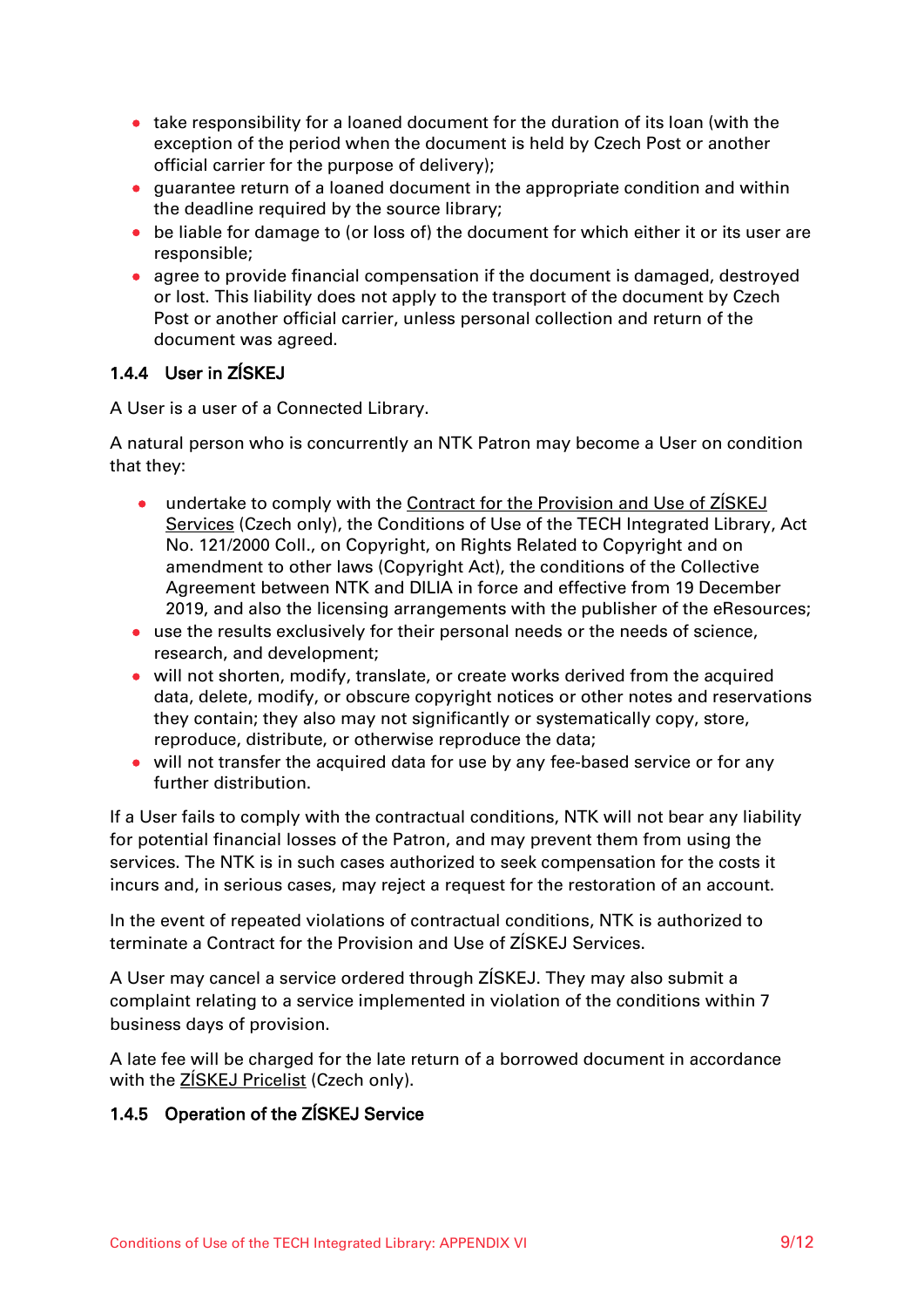The resource of data for the provision of the ZÍSKEJ service is the collections of the Connected Libraries, which provide information about the individual titles through the Central Libraries Portal at knihovny.cz.

#### 1.4.5.1 Offer of Services via ZÍSKEJ Document Delivery Service

The Document Delivery Services are mediated via the user profiles in the ZÍSKEJ service. The services are ordered via a form for a specific selected title or a form without a link to a specific document.

The interlibrary services defined through Act No. 257/2001 Coll., on Libraries and Conditions for Operating Public Library and Information Services ("Act on Libraries") and the related implementing regulations form a special part of the services. The services ordered on behalf of a User by a Cooperating Institution are paid from the advances paid by this Cooperation Institution to the Financial Account at NTK.

The Document Delivery Services are provided pursuant to the **ZISKEJ Pricelist** (Czech only).

#### 1.4.5.2 Domestic Interlibrary Loan Services (DILS)

a) Ordering a document found in ZÍSKEJ

Via the ZÍSKEJ service, the Requesting Library may order for its User a document that it finds in the Data Sources (see point 5 of the [ZÍSKEJ Operating Rules](file:///C:/Users/Petra/AppData/Local/Temp/ProvoznÃ­%20ÅÃ¡d%20ZÃSKEJ.pdf) (Czech only) and which is either not present in its collections or is not available for a long time. The online form is pre-filled directly by the ZÍSKEJ service.

b) Ordering a document not found in ZÍSKEJ

If a staff member of the Requesting Library does not find the requested document in the Data Sources, they may use a so-called empty form into which they will enter the required bibliographic data to order it through DILS.

# 1.4.5.3 Rights and Obligations of NTK as the ZÍSKEJ SC

The NTK is, as the ZÍSKEJ SC, responsible in particular for administration and operation of the ZÍSKEJ service.

Other ZÍSKEJ SC functions are management and administration of user accounts, generation of access data, provision of services to Cooperating Institutions and Users, supervision over the operation of the service (checks of compliance with deadlines, service quality), resolution of complaints, securing and operation of other related technologies and work (distribution of Orders, running of Financial Accounts, accounting documents, supplementation of user accounts, supervision over the drawing of amounts from accounts, statistical overviews, technical provision and support, etc.)

#### 1.4.5.4 Rights and Obligations of a Cooperating Institution (Connected Library)

A Cooperating Institution undertakes to respect the terms and conditions of the provision of services determined in the [ZÍSKEJ Services Provision and Use Contract](https://ziskej-info.techlib.cz/dokumentace/pro-reditele-knihoven/dokumenty) (Czech only) and the **ZISKEJ Operating Rules** (Czech only).

You can obtain additional information about the ZÍSKEJ system at: [https://ziskej](https://ziskej-info.techlib.cz/)[info.techlib.cz/](https://ziskej-info.techlib.cz/) (Czech only).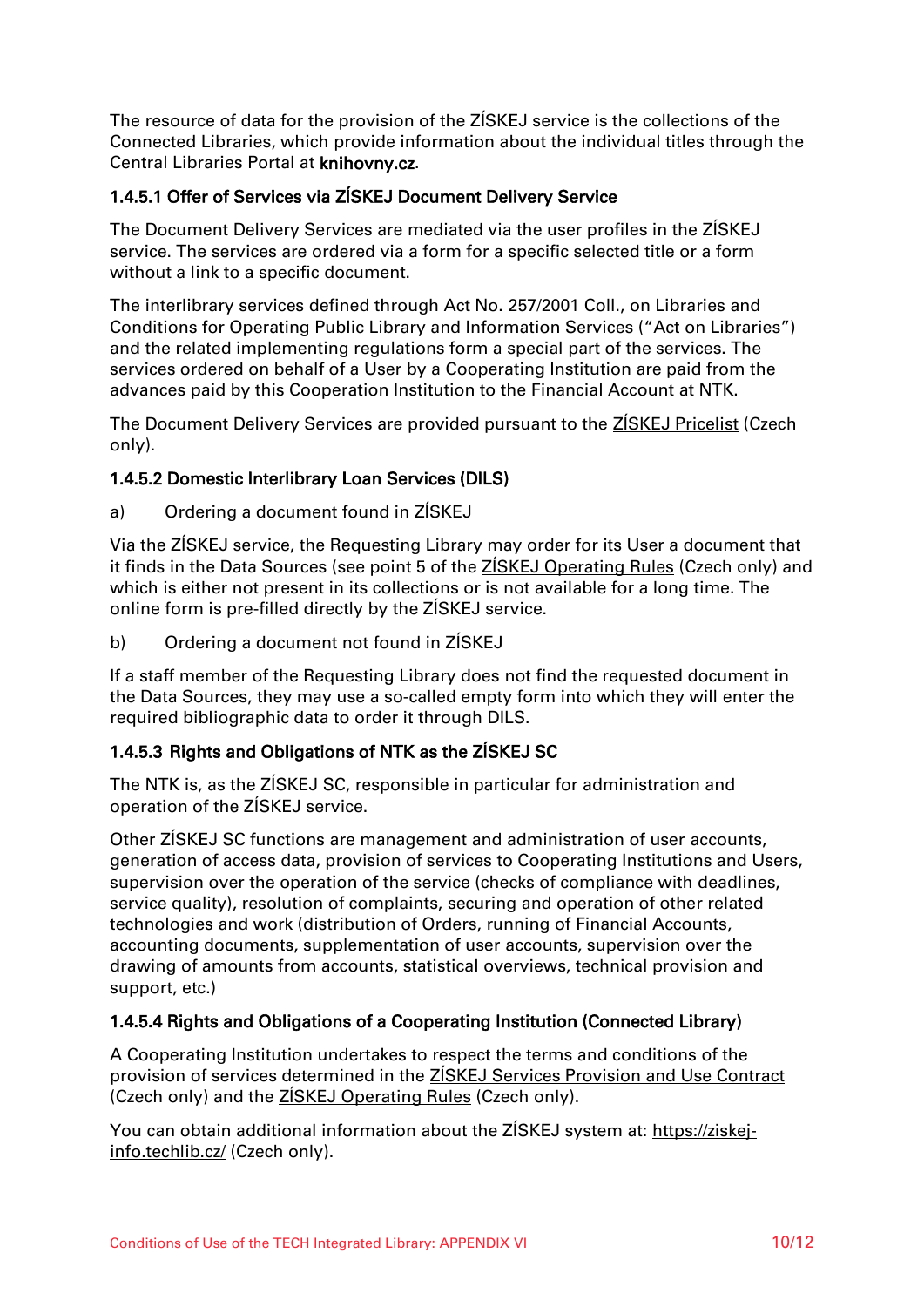# 1.5. eBooks on Demand (hereinafter "EOD")

1.5.1.1 The focus of the EOD service is the digitization to order of old and rare documents no longer protected by copyright. Anybody can order this service without the need to register with the IL, and from anywhere in the world. One prerequisite for making an order is the sending of a completed online form which is, under the link "EOD – Order a Digital Copy" available for all historical books in the NTK electronic catalog, or via the [EOD search](https://books2ebooks.eu/en) portal, through which it is possible to search in the European Network of Libraries catalogs and order digitization from the collections of all the preservation institutions participating in the project.

1.5.1.2 NTK mediates the digitization of documents from its Rare Books & Special Collections (part of the [catalog](https://vufind.techlib.cz/?lng=en) of the Integrated Library), which comprises around 2 000 volumes issued before 1801 and another 100 000 volumes issued between 1801 and 1917), from the UCT Prague collection, and from the library collections of the Cooperating Libraries (National Medical Library, the Library of the Theatre Institute, the Library of the Military History Institute Prague, the Regional Research Library in Liberec, and the Research Library in Hradec Králové).

1.5.1.3 The focus of EOD is publications to which the Copyright Act no longer applies. The EOD service focuses purely on the digitization of books, and it is not intended for serial and other documents. One condition for the use of the service is the digitization of the whole books, not only their parts.

1.5.1.4 EOD is an electronic service. Book digitization may be ordered online without the need to visit the library. The goal is to ensure that historical books become available for archival researchers all over the world.

#### 1.5.1.5 Ordering and Deliveries

1.5.1.5.1 Orders for the digitization of books from the NTK Collections may be made in the catalog via the user interface, and also in the online catalog of the Integrated Library. The button "**EOD – Order a Digital Copy"** may be used to make an order from the catalog record of the book. Another option is to order the digitization directly in the EOD catalog [\(EOD Search\)](https://search.books2ebooks.eu/), which offers the Library Collections of all the libraries participating in the EOD project. One condition for a minor (under 18 years of age) to make an order is the consent of their legal guardian, as without this consent no contractual relationship can be established.

1.5.1.5.2 Electronic books (hereinafter only "eBooks") can be delivered either by sending a hypertext link to the email address of the Patron or by delivering a CD/DVD to the address indicated by the Patron when ordering the EOD service. This link is active for 60 days from receipt of the payment for digitization.

1.5.1.5.3 Digitalized eBooks are delivered to the Patron in PDF format with optical character recognition, while use of the product is subject to compliance with the EOD Service Terms and Conditions.

1.5.1.6 eBooks are also stored in the [NTK Digital Library,](http://k4.techlib.cz/) from where they are made accessible to everybody - free of charge - two months after their digitization.

1.5.1.7 The EOD service is fee-based – see the [NTK Fees and Services Pricelist.](/default/files/download/id/4618/) For additional information about payment terms and options see the **EOD Conditions of** Use (Czech only).